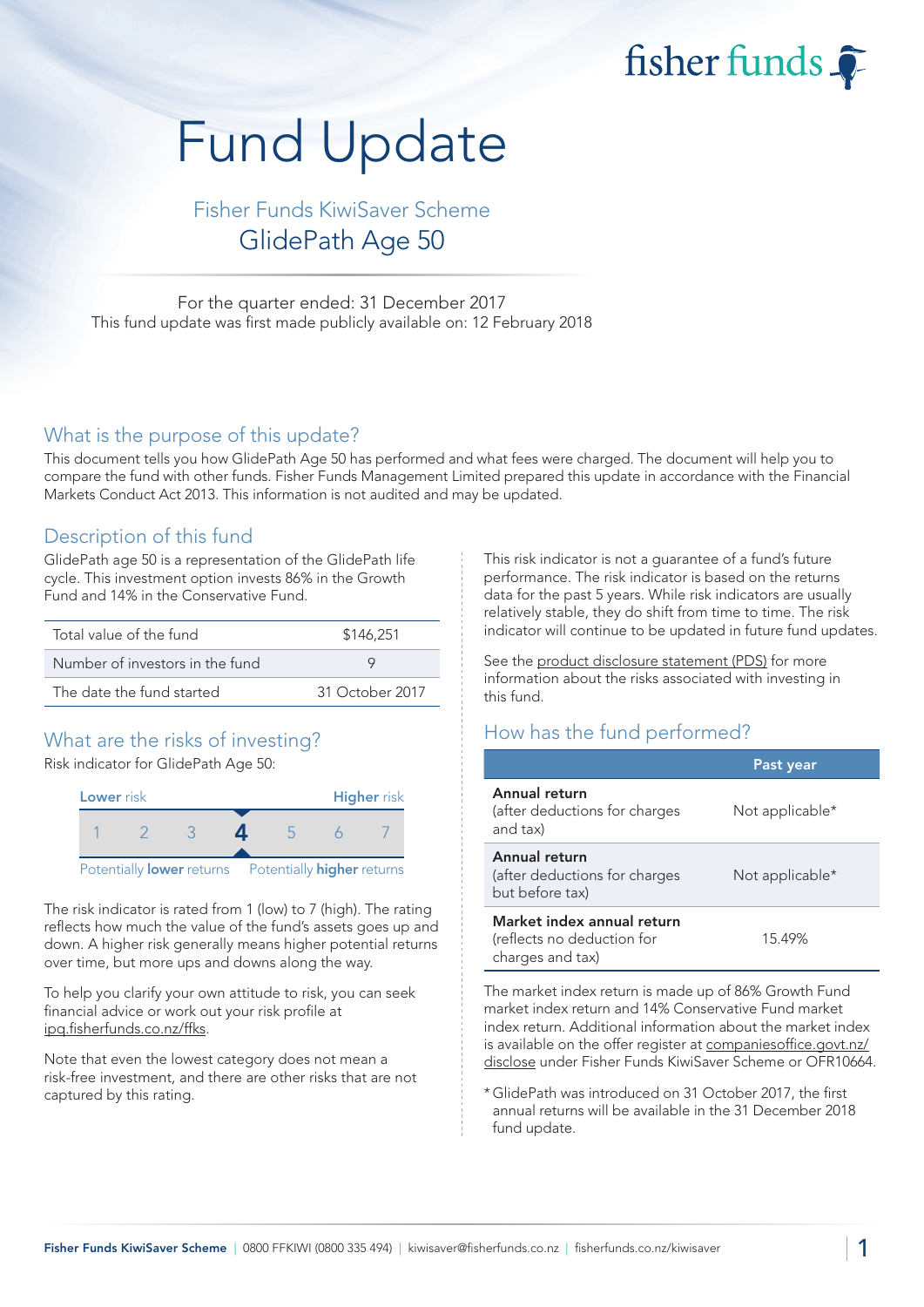# What fees are investors charged?

Investors in GlidePath Age 50 are charged fund charges. In the year to 31 March 2017 these were:

|                                                       | % of net asset value   |  |
|-------------------------------------------------------|------------------------|--|
| <b>Total fund charges</b>                             | 1.39%                  |  |
| Which are made up of:                                 |                        |  |
| <b>Total management and</b><br>administration charges | 1.39%                  |  |
| Including:                                            |                        |  |
| Manager's basic fee                                   | 0.94%                  |  |
| Other management and<br>administration charges        | 0.16%                  |  |
| Total performance-based fees <sup>1</sup>             | 0.29%                  |  |
| Other charges:                                        | \$ amount per investor |  |
| Annual membership fee                                 | \$36                   |  |

Small differences in fees and charges can have a big impact on your investment over the long term.

## Example of how this applies to an investor

Sarah had \$10,000 in the fund at 31 October 2017 and did not make any further contributions. At 31 December 2017, Sarah received a return after fund charges were deducted of \$126 (that is 1.26% of her initial \$10,000). Sarah also paid \$6 in other charges. This gives Sarah a total return after tax of \$120 for the period.

# What does the fund invest in?

#### Actual investment mix

This shows the types of assets that the fund invests in.



#### Target investment mix

This shows the mix of assets that the fund generally intends to invest in.



#### Currency hedging

The benchmark currency hedge ratios for each asset class (hedged into NZD) are: International fixed interest 100%; Listed property (overseas portion) 70%; Australian equities 70%; International equities 50%.

#### Top 10 Investments

| <b>Name</b>                                              | % of fund<br>net assets | <b>Type</b>                | Country   | Credit<br>rating<br>(if applicable) |
|----------------------------------------------------------|-------------------------|----------------------------|-----------|-------------------------------------|
| ANZ 10 A/C - CURRENT ACCOUNTS                            | 8.69%                   | Cash and cash equivalents  | NZ        | <b>NA</b>                           |
| WPAC BANK DEPOSIT AC - DEPOSIT ACCOUNTS                  | 3.07%                   | Cash and cash equivalents  | <b>NZ</b> | <b>NA</b>                           |
| <b>MAINFREIGHT LIMITED</b>                               | 1.54%                   | Australasian equities      | NZ        | <b>NA</b>                           |
| FISHER & PAYKEL HEALTHCARE CORPORATION<br><b>LIMITED</b> | 1.44%                   | Australasian equities      | <b>NZ</b> | <b>NA</b>                           |
| <b>BAYFAIR MALL</b>                                      | 1.20%                   | Unlisted property          | NZ        | <b>NA</b>                           |
| GOVERNMENT OF NEW ZEALAND 5.5% 15-APR-2023               | 1.16%                   | New Zealand fixed interest | <b>NZ</b> | $AA+$                               |
| GOVERNMENT OF NEW ZEALAND 6.0% 15-MAY-2021               | 1.11%                   | New Zealand fixed interest | NZ        | $AA+$                               |
| ASX SPI 200 (SFE) MAR 18                                 | 1.09%                   | Australasian equities      | AU        | <b>NA</b>                           |
| <b>FREIGHTWAYS LIMITED</b>                               | 1.08%                   | Australasian equities      | NZ        | <b>NA</b>                           |
| GOVERNMENT OF NEW ZEALAND 4.5% 15-APR-2027               | 1.07%                   | New Zealand fixed interest | <b>NZ</b> | $AA+$                               |

The top 10 investments make up 21.45% of the fund.